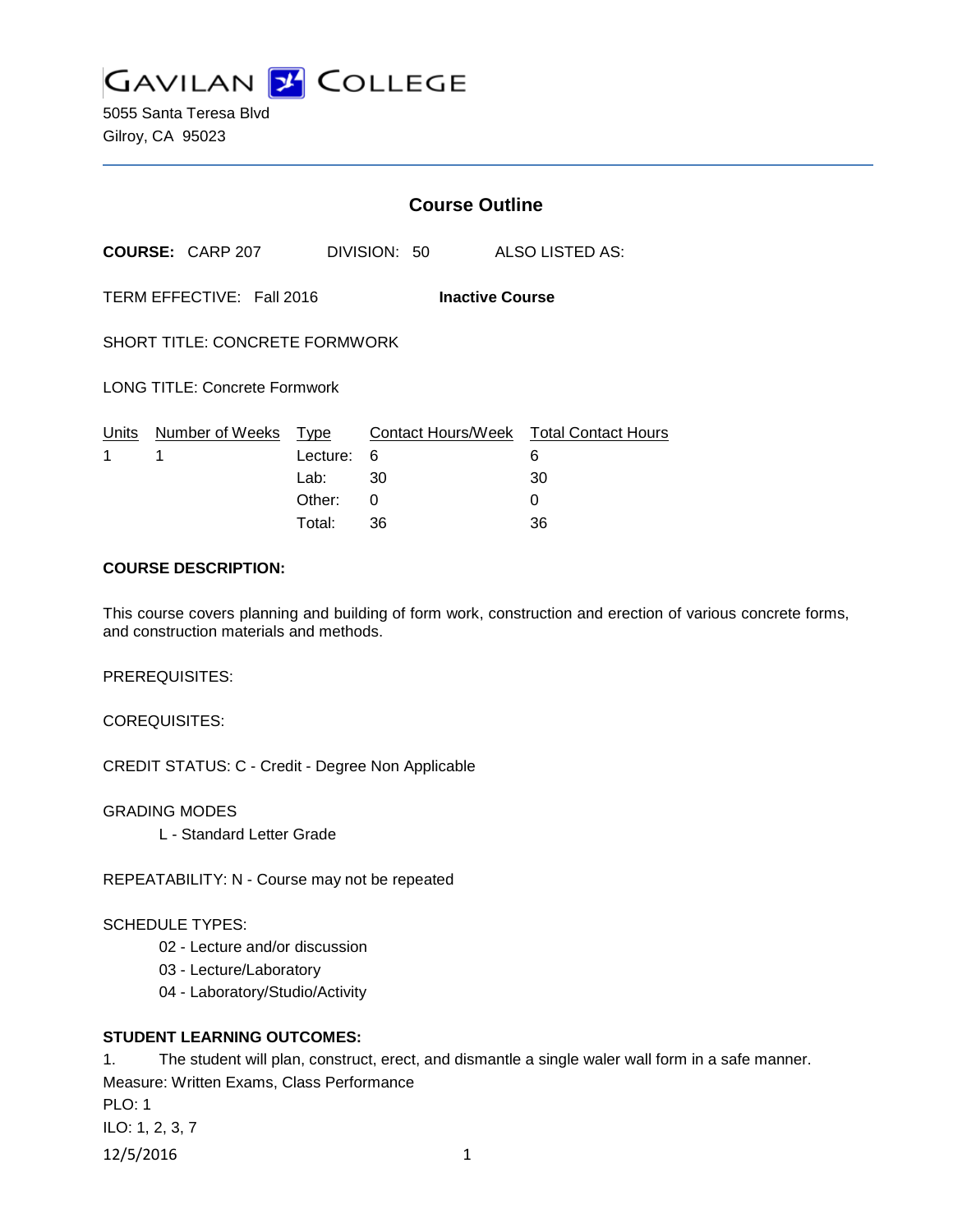# GE-LO:

Year assessed or anticipated year of assessment: 2012-13

2. The student will plan, construct, erect, and dismantle a concrete stair form in a safe manner.

Measure: Quizzes, Written Exams, Class Performance

PLO: 1

ILO: 1, 2, 3, 7

GE-LO:

Year assessed or anticipated year of assessment: 2012-13

# PROGRAM LEARNING OUTCOMES:

1. Demonstrate journey level skills, including those skills necessary to build all concrete infrastructures that comprise the California transportation system.

2. Locate on the blueprints and in the specifications, the information needed to construct various types of structures and assemble its various components.

3. Perform horizontal layout and vertical layout of wood framed wall components. Install interior and exterior trims and moldings. Construct various types of roofs and stairs.

CONTENT, STUDENT PERFORMANCE OBJECTIVES, OUT-OF-CLASS ASSIGNMENTS

Inactive Course: 11/28/2016

Out-of class assignments: For each topic, the student will read chapters and do homework assignments at the end of those chapters.

2 lec/10 lab hours

- A. Forms for concrete
- B. Materials and components
- C. Form construction planning for efficiency and safety

SLO: The student will identify and evaluate the common types of form material and hardware used in concrete form construction.

- D. Concrete calculations
- E. Loads created by concrete pressure

SLO: The student will analyze and calculate the use and loads of concrete.

- F. Single waler forms
- 1. Components
- 2. Ties and hardware
- 3. Bulkheads

SLO: The student will plan, construct, erect, and dismantle a single waler wall form in a safe manner.

Assignments: Read the chapters covered in the lecture and do the homework exercises at the end of the chapters. Answer the study guide questions on the assigned subject.

Identify the common types of form material and hardware used in concrete form construction.

- G. Bucks and blockouts
- 1. Purpose
- 2. Important factors in buck and blockout construction
- 3. Door and window buck construction
- 4. Blockout construction
- 5. Blockout stripping

SLO: The student will construct, install, and dismantle a blockout.

mid-term test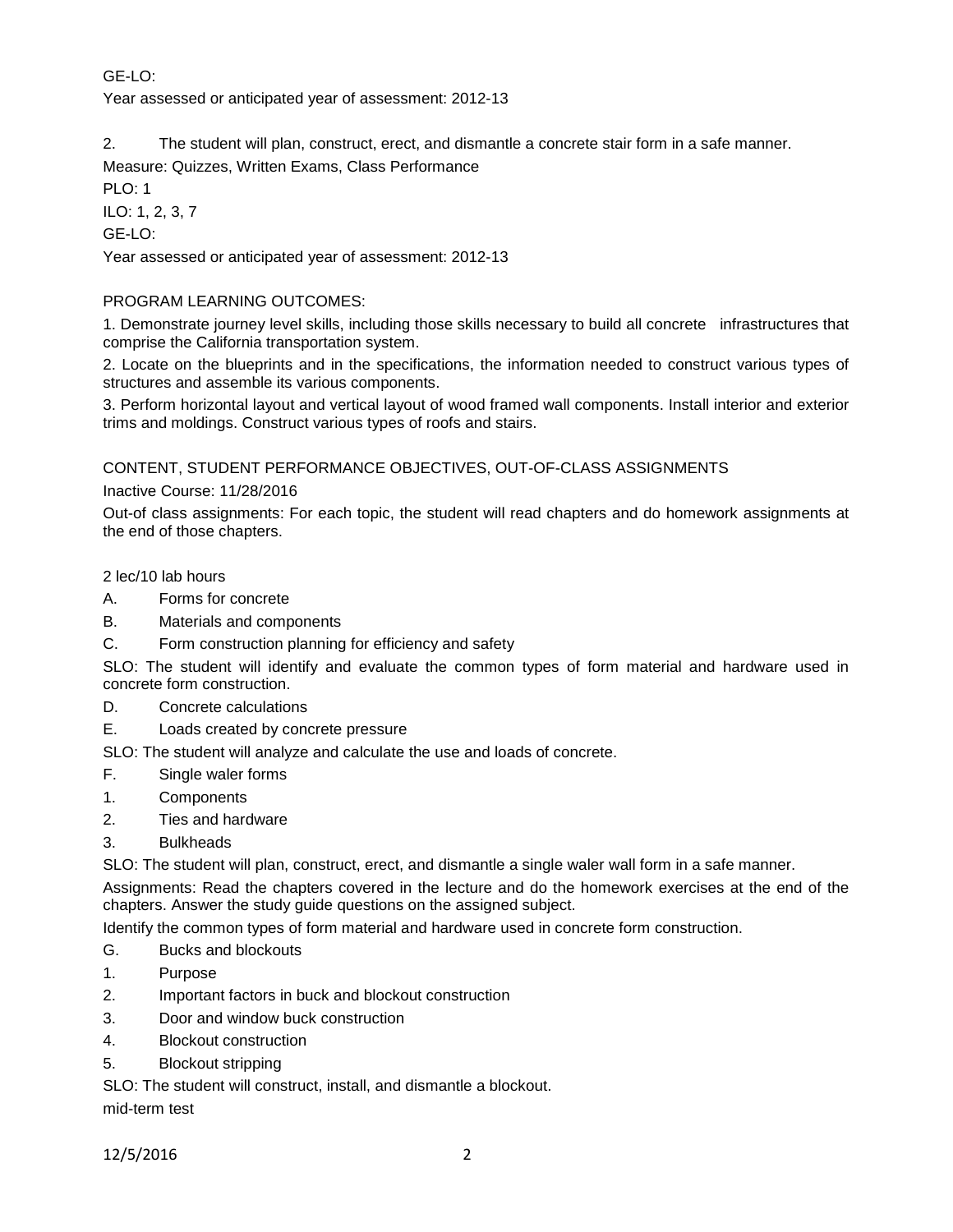Assignments: Read the chapters covered in the lecture and do the homework exercises at the end of the chapters. Answer the study guide questions on the assigned subject.

Describe the purposed of bucks and blockouts. Construct, install, and dismantle a blockout.

2 lec/10 lab hours

- H. Double waler forming systems
- 1. Components
- 2. Form ties
- 3. Bulkheads

SLO: The student will plan, construct, erect, and dismantle a double waler wall form in a safe manner.

- I. Pilaster forms
- J. Form erection procedures
- K. Safety in panel construction and erection
- L. Prefabricated forms
- M. Gang forms
- N. Foundation forms
- 1. Piles
- 2. Caissons

SLO: The student will plan and build a form to a standard form detail.

- O. Construction joints and control joints
- P. Columns, girders, beams and floor slabs
- Q. Vertical shoring

Assignments: Read the chapters covered in the lecture and do the homework exercises at the end of the chapters. Answer the study guide questions on the assigned subject.

Plan, construct, erect, and dismantle a single waler wall form in a safe manner. Plan, construct, erect, and dismantle a double waler wall form in a safe manner. Construct a pilaster as part of a wall form.

2 lec/10 lab hours

- R. Concrete stair forms
- 1. Stair terminology
- 2. Information sources
- 3. Types
- 4. Stair layout
- 5. Form construction
- 6. Form components
- 7. Stripping

SLO: The student will plan, construct, erect, and dismantle a concrete stair form in a safe manner.

Assignments: Read the chapters covered in the lecture and do the homework exercises at the end of the chapters. Answer the study guide questions on the assigned subject.

Plan, construct, erect, and dismantle a concrete stair form in a safe manner.

- S. Form stripping
- 1. Planning for safety and efficiency
- 2. Effect of erection order on stripping operations
- 3. Construction joints
- 4. Form release agents
- 5. Safety is stripping operations

SLO: The student will plan, construct, erect, and dismantle form stripping.

- T. Form detailing
- 1. Purpose of the form detail
- 2. Information sources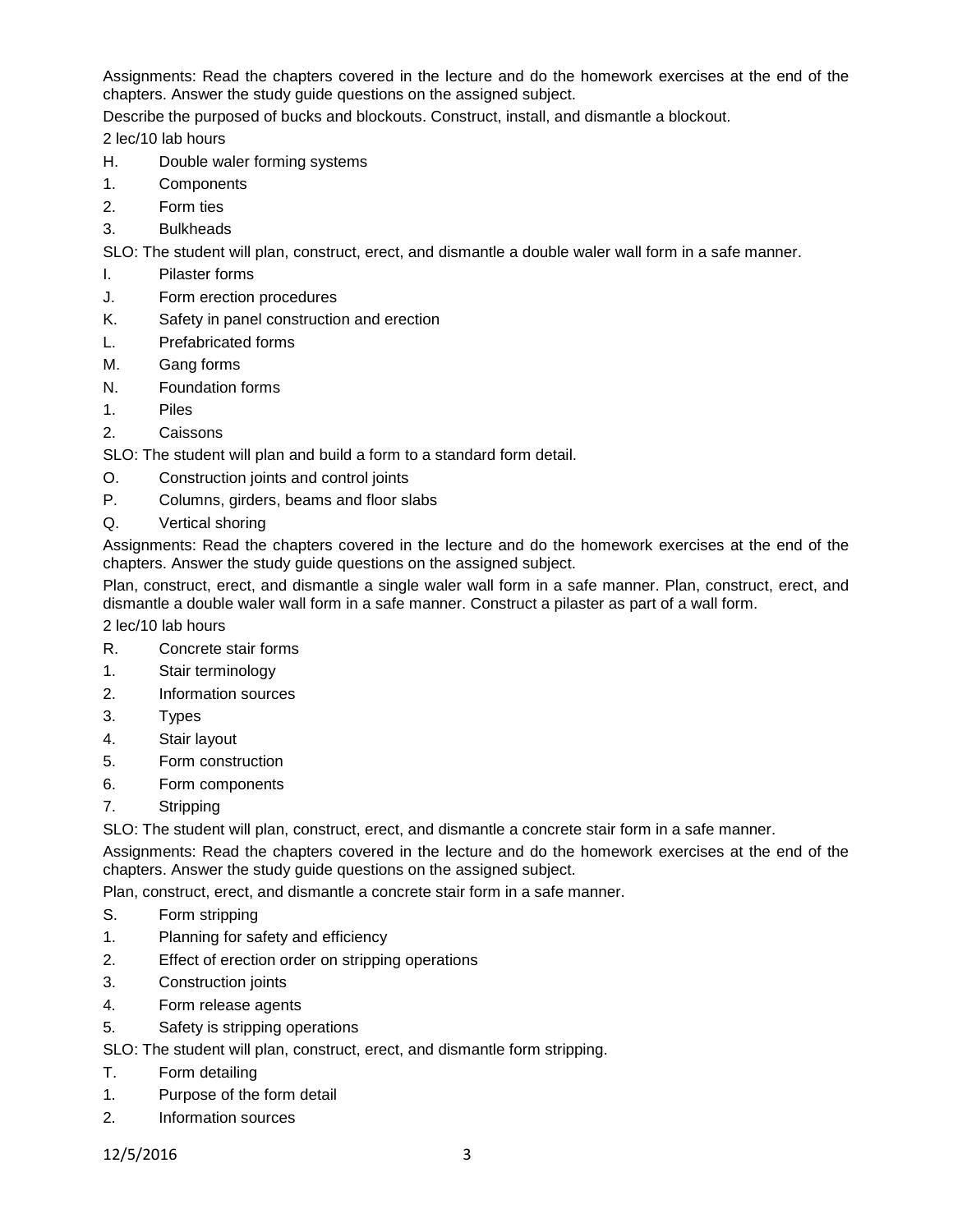- a. Plans
- b. Specifications
- 3. Detailing procedures

SLO: The student will plan, construct, erect, and dismantle form detailing.

Assignments: Read the chapters covered in the lecture and do the homework exercises at the end of the chapters. Answer the study guide questions on the assigned subject.

Build a form to a standard form detail.

2.0 Hours

Final exam

# **METHODS OF INSTRUCTION:**

- A. Lecture and discussion
- B. Visual aids
- C. Demonstrations
- D. Group hands-on exercise
- E. Individual hands-on exercise
- F. One-on-one hands-on instruction

12/5/2016 4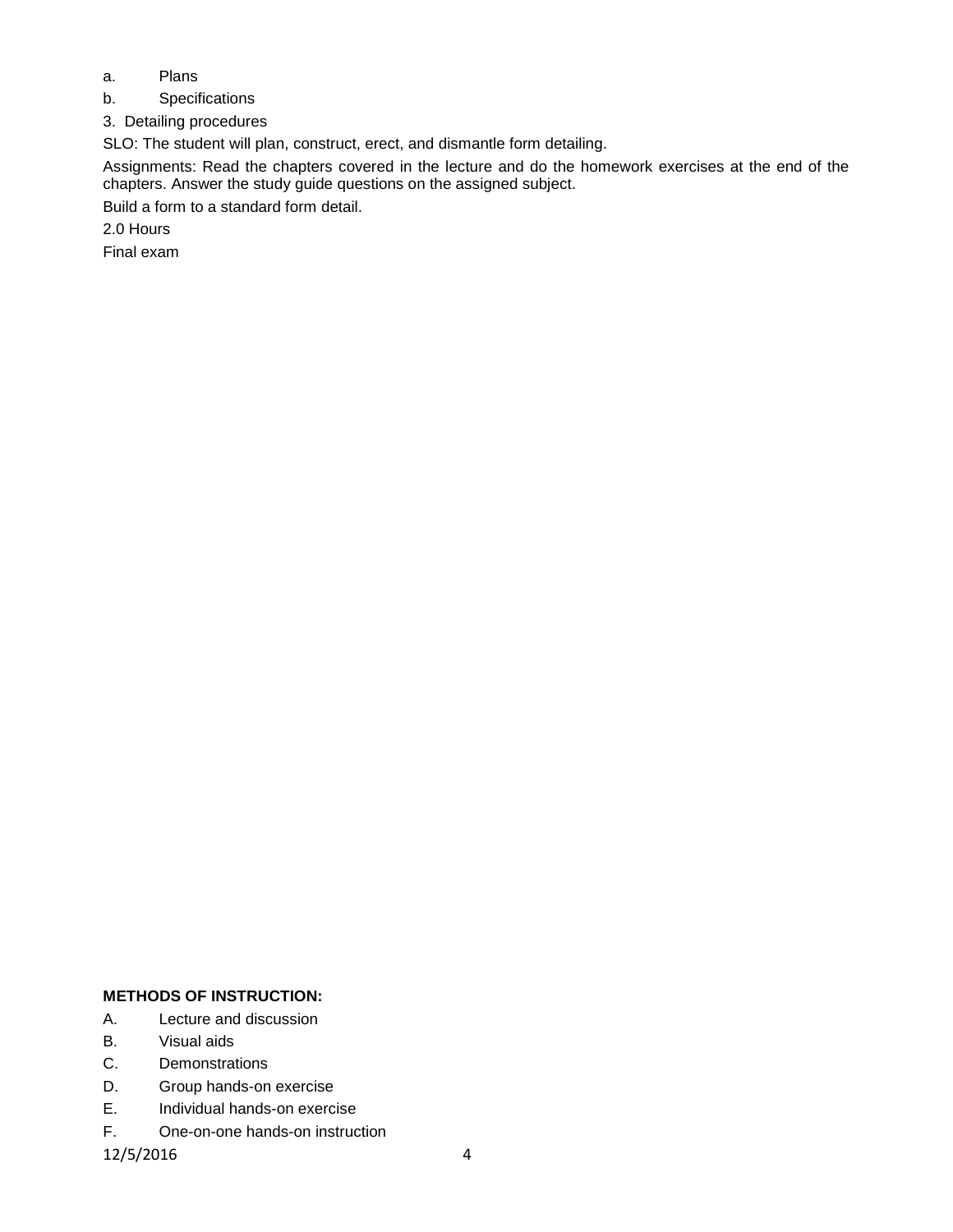# **METHODS OF EVALUATION:**

| The types of writing assignments required:              |           |
|---------------------------------------------------------|-----------|
| Written homework                                        |           |
| Reading reports                                         |           |
| Lab reports                                             |           |
| Essay exams                                             |           |
| The problem-solving assignments required:               |           |
| Homework problems                                       |           |
| Field work                                              |           |
| Lab reports                                             |           |
| Quizzes                                                 |           |
| Exams                                                   |           |
| The types of skill demonstrations required:             |           |
| Class performance                                       |           |
| Field work                                              |           |
| Performance exams                                       |           |
| The types of objective examinations used in the course: |           |
| Multiple choice                                         |           |
| True/false                                              |           |
| Matching items                                          |           |
| Completion                                              |           |
| Other category:                                         |           |
| None                                                    |           |
| The basis for assigning students grades in the course:  |           |
| Writing assignments:                                    | 5% - 30%  |
| Problem-solving demonstrations: 10% - 30%               |           |
| Skill demonstrations:                                   | 40% - 80% |
| Objective examinations:                                 | 10% - 30% |
| Other methods of evaluation:                            | 0% - 0%   |

# **REPRESENTATIVE TEXTBOOKS:**

#### Required:

Leonard A. Koel, Barclay, CTCNC. Concrete Formwork (current edition), Construction Safety Orders 1 & 2, Form Detailing, Construction and Erection. American Technical Publishers, Thomas West, CTCNC, 2013. Or other appropriate college level text.

Reading level of text, Grade: 10Verified by: publisher/dvt

#### **ARTICULATION and CERTIFICATE INFORMATION**

| Associate Degree: |  |  |  |
|-------------------|--|--|--|
| CSU GE:           |  |  |  |
| IGETC:            |  |  |  |
| CSU TRANSFER:     |  |  |  |
| Not Transferable  |  |  |  |
| UC TRANSFER:      |  |  |  |
| Not Transferable  |  |  |  |